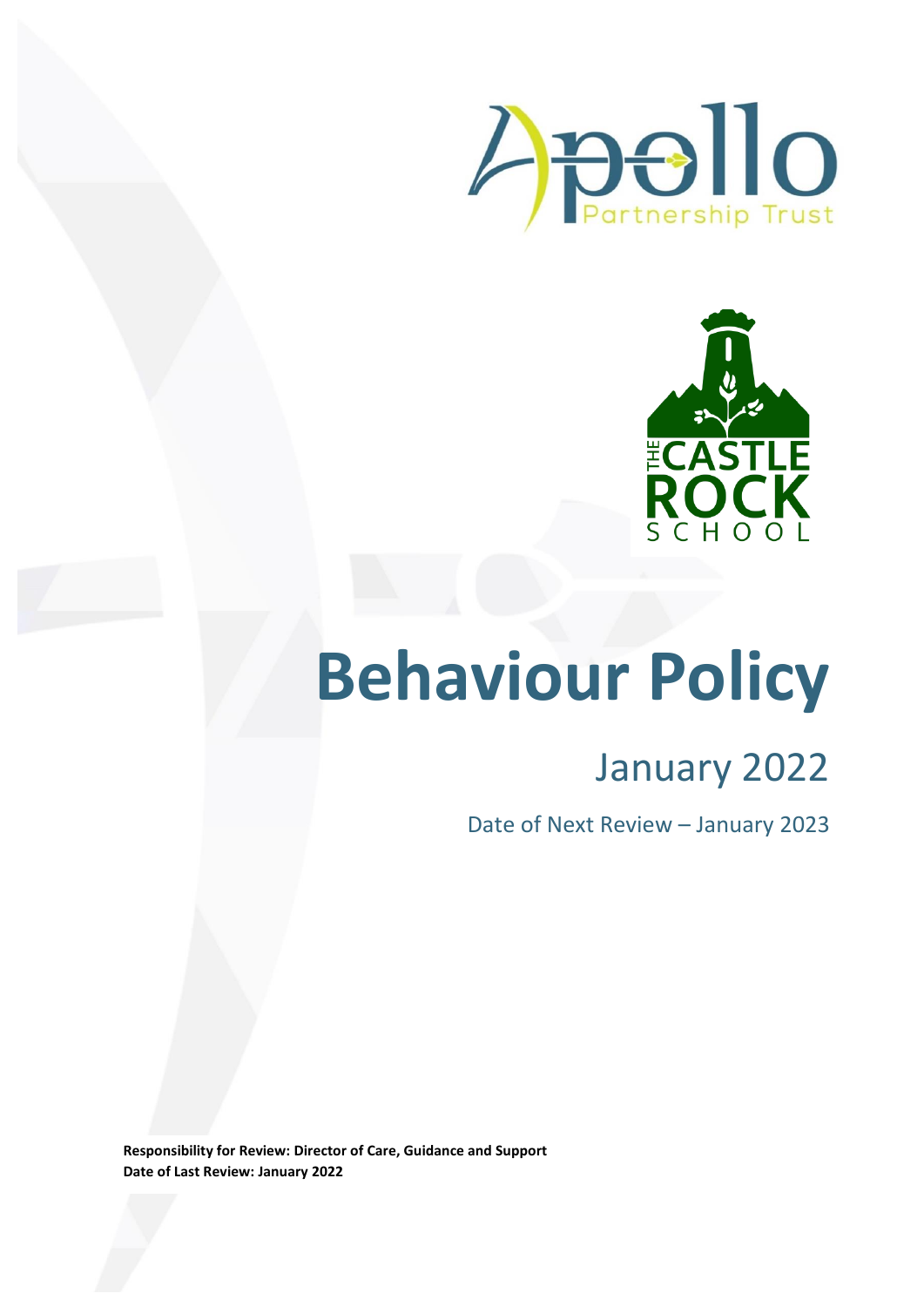#### **1.0 Policy statement**

Apollo Partnership Trust has clear expectations of excellent behaviour and has in place both positive reinforcement practices and clearly established procedures for dealing with incidents of unacceptable behaviour when it arises. As a Trust, we believe in certainty of sanction rather than necessarily severity of sanction and that descriptive verbal praise is a powerful way of developing happy and purposeful schools. All our schools have consistently high expectations of behaviour and overall conduct; firmly embedded practices and routines to establish a calm and purposeful environment; and a clear framework of learning habits (Appendix 2). We work as leaders across the Trust to ensure we have broad agreement on the reasonableness and proportionately of sanctions.

#### **2.0 Scope and purpose**

#### **2.1 All our schools:**

- have the highest expectations of student behaviour in order to maximise their opportunity to achieve
- ensure all students develop excellent learning habits that they need to be successful in school and in life
- realise and celebrate the potential of all students though promoting independence, high selfesteem and enabling students to be the best they can be
- create an environment in which students are enabled to become successful learners, respectful citizens and confident individuals, and able to accept responsibility for their own actions
- have a no tolerance approach to bullying and work hard to create a positive and safe learning environment
- form an active partnership with parents and carers to support their children's learning

**2.2** These aims are supported by regular and appropriate staff training; close parental and community links; student organisation which takes account of ethnic and gender balance; the boosting of students' self-esteem through positive reinforcement and extra-curricular activities; and school social events aimed at pulling together the different life experiences of groups within the community.

**2.3** This policy should be read in conjunction with the following policies:

- Anti-Bullying
- Care and Control
- Child Protection and Safeguarding
- Equality
- Exclusion
- Professional Conduct

**2.4** This policy is underpinned by the following legislation and guidance:

- Behaviour and Discipline in Schools (Jan 2016)
- Education Act 2011
- Equality Act 2010 (revised 2018)
- Section 175 of the Education Act (2002)
- Section 90 and 91 of the Education and Inspections Act (2006)
- Schedule 1 Education Regulations (2010)
- Searching, Screening and Confiscation at Schools (Jan 2018)
- Schools (Specification and Disposal of Articles) Regulations (2012)
- Use of Reasonable Force in Schools 2013 (reviewed 2015)

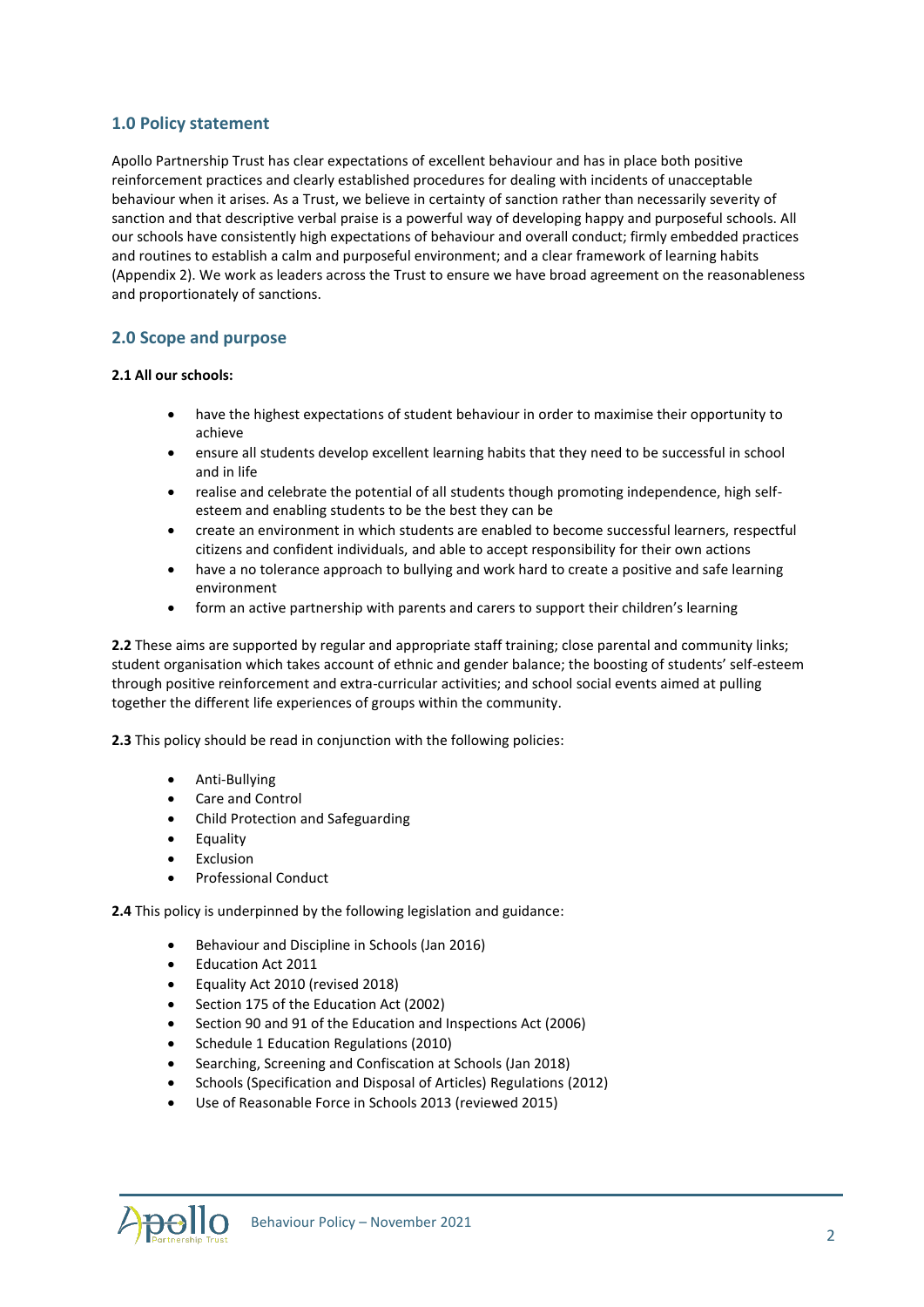#### **3.0 Roles and responsibilities**

The majority of our time in all our schools is spent reinforcing a culture of high expectations and positivity in order to maintain good order and discipline that allows students to be the best they can be. At times, students may make the wrong choices and, when this happens, we will take a proportionate response (see Appendix 1). The list below makes clear the power and responsibility of the Local Governing Board, Head of School and all staff to uphold a safe and secure environment in line with this policy:

- the Trust Board annually scrutinises and approves the Trust policy; they have a duty under the Education Regulations Act 2010 to ensure arrangements are made to safeguard and promote the welfare of students
- the Local Governing Body annually scrutinises and approves the individual school policy and practice
- the Head of School is responsible for ensuring the school aligns to the Trust's mission and values, follows Trust policy and that their individual school has strong behaviour practices to support staff in managing behaviour, including the use of sanction and praise / reward
- the Head of School and staff have the power to use reasonable force and other physical contact in order to maintain and restore order (as stipulated in policy);
- the Head of School and delegated staff have the power to search students if it is necessary to maintain safety, discipline and good order and to recover prohibited items (see below)
- the Head of School and delegated staff have the power to screen electronic devices if it is to investigate a serious matter; for example, bullying, safeguarding, upholding the reputation of the school/Trust and its staff
- teachers have the right to confiscate any property that is not allowed in school and to search lockers, if necessary
- the Head of School and delegated staff have the power to discipline students outside of school hours if it is a school-related matter, or the student's actions undermine the safety of anyone from our community or the good reputation of the Trust
- all schools have the power to impose detentions outside of school hours, without parental consent. However, we do always inform our parents when a detention is to occur outside of the usual working day
- all Apollo Partnership Trust schools work actively within local partnerships

#### **4.0 Prohibited items**

**4.1** In all our schools the following items are prohibited:

- knives and weapons
- alcohol
- illegal drugs
- stolen items
- tobacco and cigarette papers
- pornographic images
- any article that is likely to be used to commit an offence, cause personal injury or damage property

**4.2** In the case of anything illegal, the items will be handed to the police. The Head of School can authorise the use of force to conduct search without consent for illegal items or those which may cause offence or harm (e.g. pornography, knives).

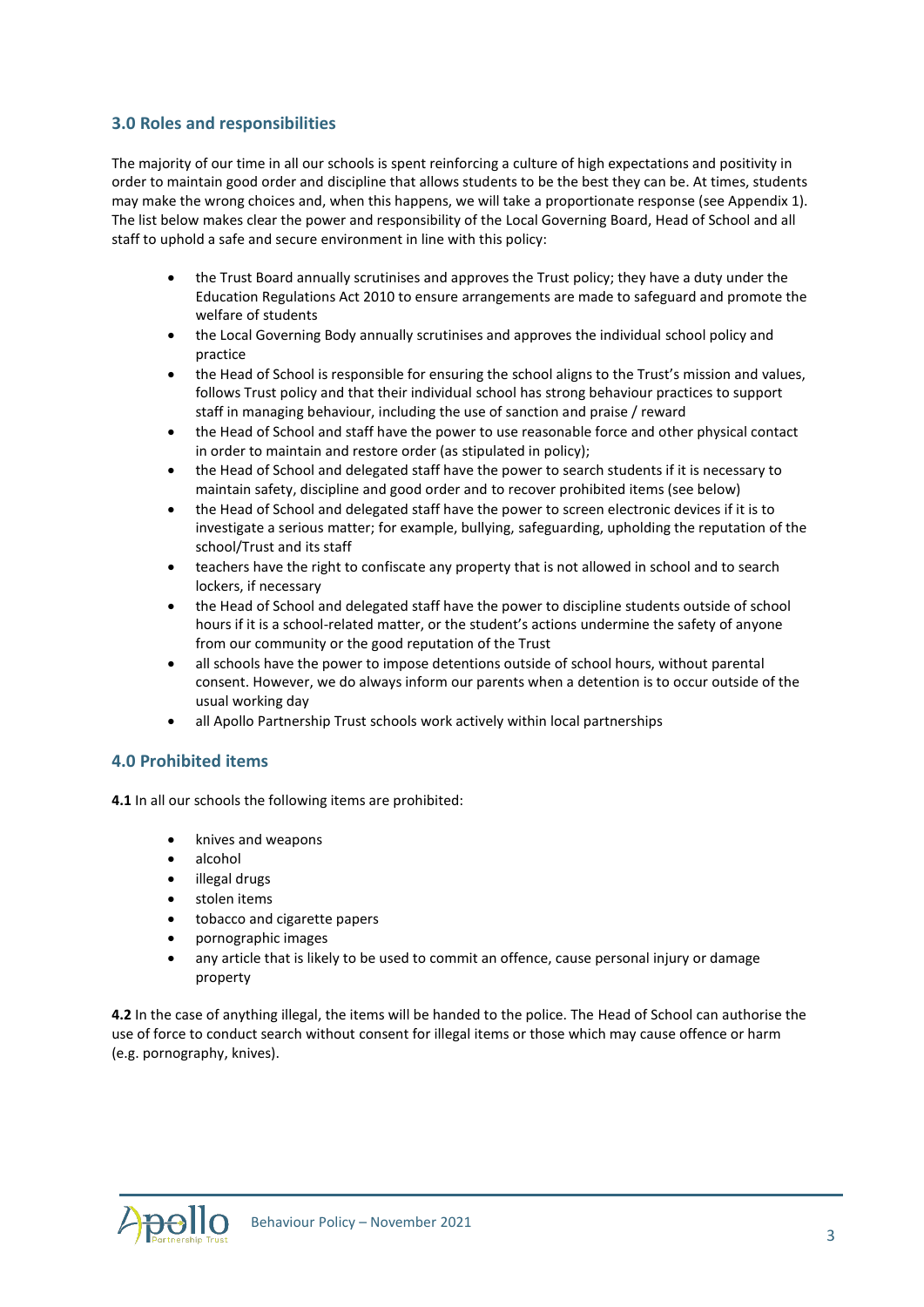#### **5.0 Remove / isolation rooms**

All of our schools have the power to use remove or isolation rooms as a disciplinary sanction and often as a way of avoiding poor behaviour from escalating, or suspension. All schools will ensure that time spent in any such room is used as constructively as possible and that students are allowed to eat, drink and use the toilet.

#### **6.0 Fixed term and permanent exclusion (see policy)**

All our schools work tremendously hard to avoid suspension and permanent exclusions. At times, however, it can be necessary to address a more serious matter. All our schools comply with the law and communicate with families as clearly as possible. At times, we may use short term placements in other schools to avoid a fixed term exclusion. If this is to happen, the school will make clear the arrangements. All our schools work with other local schools to facilitate managed moves as an alternative to permanent exclusion.

#### **7.0 Special educational needs**

All our schools are highly inclusive and we take steps to ensure that our most vulnerable students are supported in order to meet our high expectations. We may, therefore, personalise the curriculum in order to avoid potential difficulties and consider ways of ensuring these children can be successful in detention (e.g. in a separate room with trained staff). Ultimately, however, we have high expectations of all our students and we ensure that they all experience a fair system.

#### **8.0 Sanctions and rewards**

When a student disrupts learning or behaves inappropriately within the school, there are consequences for those actions. The level of sanction relates very much to the specifics of the incident and previous conduct. It is essential, however, that all staff are consistent and follow through the sanctions and are fair to students. Details of the sanctions and rewards are available on each academy website.

#### **9.0 Mobile Phones**

Students are discouraged from bringing in their mobile phones. If they are brought in they must be switched off at all times.

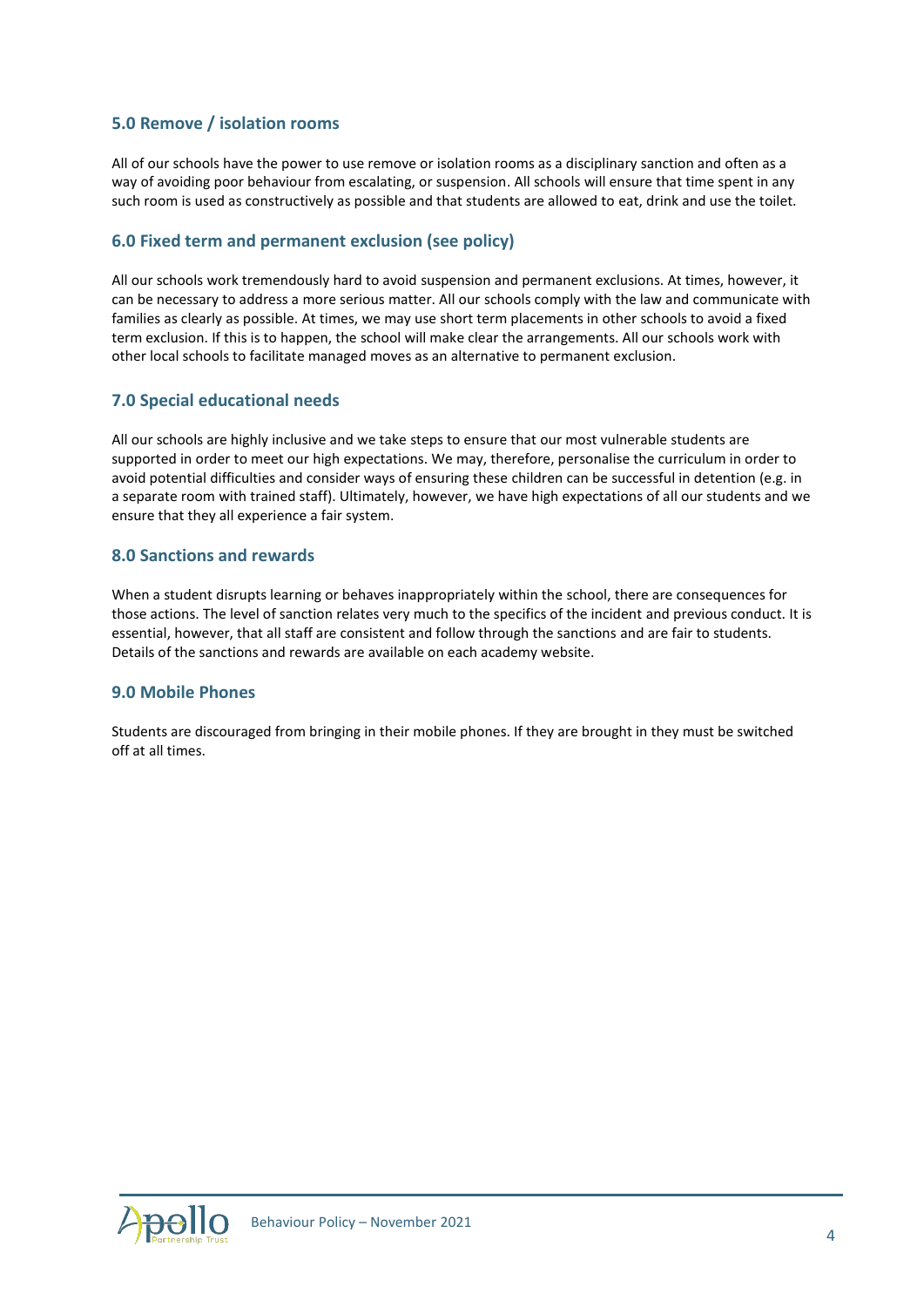### **CLASSROOM BEHAVIOUR POLICY**



*Apollo*